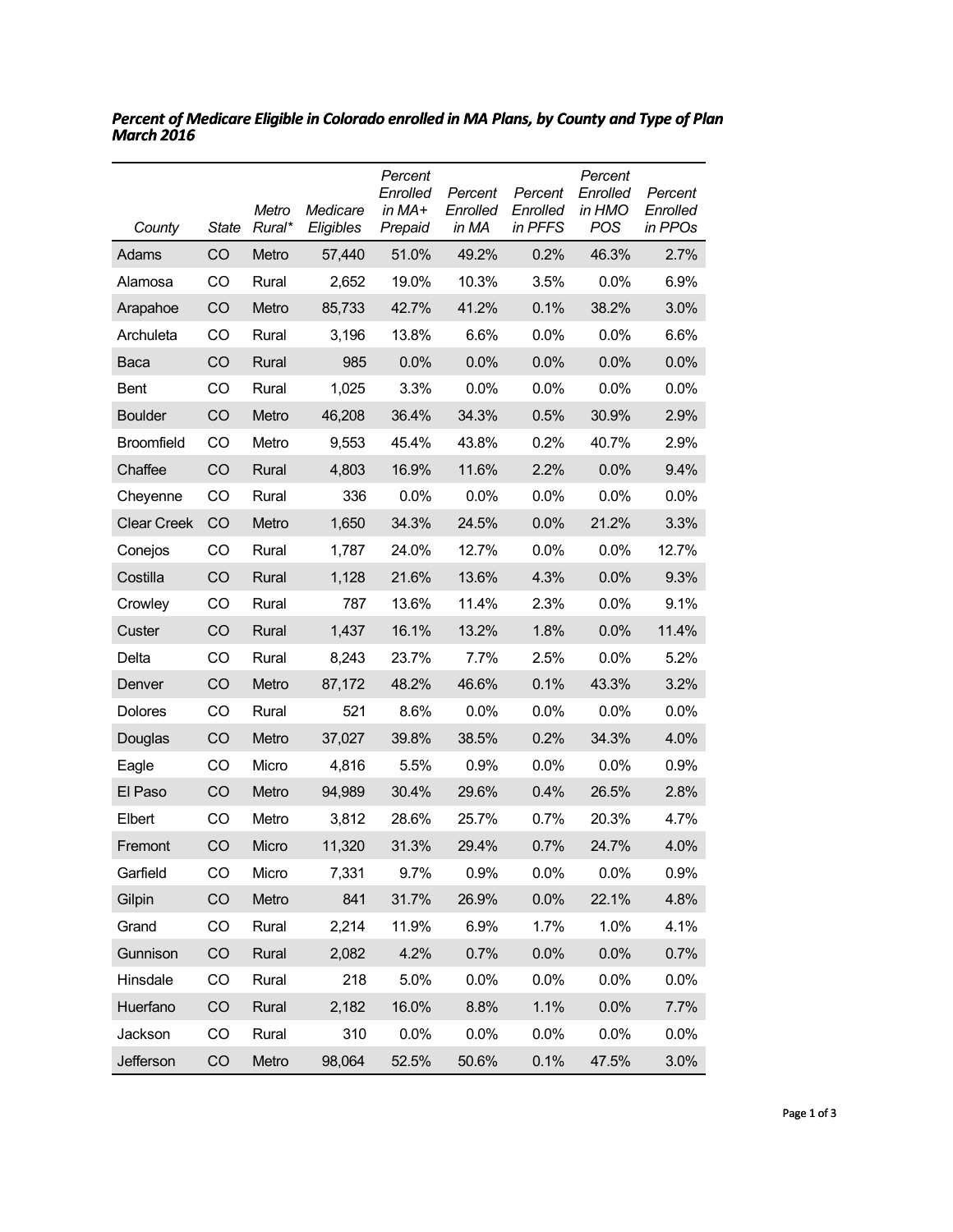| County            | <b>State</b> | Metro<br>Rural* | Medicare<br>Eligibles | Percent<br>Enrolled<br>in MA+<br>Prepaid | Percent<br>Enrolled<br>in MA | Percent<br>Enrolled<br>in PFFS | Percent<br>Enrolled<br>in HMO<br><b>POS</b> | Percent<br>Enrolled<br>in PPOs |
|-------------------|--------------|-----------------|-----------------------|------------------------------------------|------------------------------|--------------------------------|---------------------------------------------|--------------------------------|
| Kiowa             | CO           | Rural           | 319                   | $0.0\%$                                  | $0.0\%$                      | 0.0%                           | 0.0%                                        | $0.0\%$                        |
| <b>Kit Carson</b> | CO           | Rural           | 1,448                 | 3.0%                                     | 0.0%                         | 0.0%                           | 0.0%                                        | 0.0%                           |
| La Plata          | CO           | Micro           | 9,105                 | 10.0%                                    | 1.6%                         | 0.0%                           | 0.0%                                        | 1.6%                           |
| Lake              | CO           | Rural           | 905                   | 6.5%                                     | 1.5%                         | 0.0%                           | 0.0%                                        | 1.5%                           |
| Larimer           | CO           | Metro           | 53,242                | 28.6%                                    | 27.4%                        | 1.0%                           | 22.4%                                       | 4.0%                           |
| Las Animas        | CO           | Rural           | 3,718                 | 16.2%                                    | 11.8%                        | 0.0%                           | 0.0%                                        | 11.8%                          |
| Lincoln           | CO           | Rural           | 988                   | 3.5%                                     | 0.0%                         | 0.0%                           | 0.0%                                        | 0.0%                           |
| Logan             | CO           | Micro           | 3,944                 | 10.8%                                    | 7.8%                         | 0.0%                           | 0.0%                                        | 7.8%                           |
| Mesa              | CO           | Metro           | 29,835                | 35.3%                                    | 7.5%                         | 2.4%                           | 0.0%                                        | 5.0%                           |
| Mineral           | CO           | Rural           | 251                   | 5.6%                                     | 0.0%                         | 0.0%                           | 0.0%                                        | 0.0%                           |
| Moffat            | CO           | Micro           | 2,040                 | 5.7%                                     | $0.0\%$                      | 0.0%                           | 0.0%                                        | 0.0%                           |
| Montezuma         | CO           | Rural           | 5,886                 | 10.5%                                    | 0.7%                         | 0.0%                           | 0.0%                                        | 0.7%                           |
| Montrose          | CO           | Micro           | 9,810                 | 22.0%                                    | 5.5%                         | 1.5%                           | 0.0%                                        | 4.0%                           |
| Morgan            | CO           | Micro           | 4,697                 | 9.0%                                     | 6.8%                         | 0.8%                           | 0.2%                                        | 5.8%                           |
| Otero             | CO           | Rural           | 4,410                 | 16.0%                                    | 12.6%                        | 3.5%                           | 0.0%                                        | 9.1%                           |
| Ouray             | CO           | Rural           | 1,152                 | 11.2%                                    | 0.0%                         | 0.0%                           | 0.0%                                        | 0.0%                           |
| Park              | CO           | Metro           | 3,107                 | 24.6%                                    | 20.7%                        | 1.1%                           | 9.8%                                        | 9.8%                           |
| <b>Phillips</b>   | CO           | Rural           | 907                   | 1.8%                                     | 0.0%                         | 0.0%                           | 0.0%                                        | 0.0%                           |
| Pitkin            | CO           | Micro           | 2,690                 | 2.7%                                     | 0.0%                         | 0.0%                           | 0.0%                                        | 0.0%                           |
| Prowers           | CO           | Rural           | 2,321                 | 1.6%                                     | 0.0%                         | 0.0%                           | 0.0%                                        | 0.0%                           |
| Pueblo            | CO           | Metro           | 35,071                | 35.0%                                    | 31.6%                        | 0.3%                           | 28.4%                                       | 2.9%                           |
| Rio Blanco        | CO           | Rural           | 1,014                 | 14.2%                                    | 0.0%                         | 0.0%                           | 0.0%                                        | 0.0%                           |
| Rio Grande        | CO           | Rural           | 2,949                 | 16.4%                                    | 0.4%                         | 0.0%                           | 0.0%                                        | 0.4%                           |
| Routt             | CO           | Micro           | 3,236                 | 7.5%                                     | 2.0%                         | 0.0%                           | 0.4%                                        | 1.7%                           |
| Saguache          | CO           | Rural           | 1,124                 | 12.4%                                    | 0.0%                         | 0.0%                           | 0.0%                                        | 0.0%                           |
| San Juan          | CO           | Rural           | 147                   | 0.0%                                     | 0.0%                         | 0.0%                           | 0.0%                                        | 0.0%                           |
| San Miguel        | CO           | Rural           | 906                   | 8.5%                                     | 0.0%                         | 0.0%                           | 0.0%                                        | 0.0%                           |
| Sedgwick          | CO           | Rural           | 641                   | 3.4%                                     | 0.0%                         | 0.0%                           | 0.0%                                        | 0.0%                           |
| Summit            | CO           | Micro           | 3,061                 | 9.3%                                     | 3.3%                         | 0.0%                           | 0.9%                                        | 2.4%                           |
| Teller            | CO           | Metro           | 5,298                 | 32.5%                                    | 31.9%                        | 0.0%                           | 28.5%                                       | 3.4%                           |
| Washington        | CO           | Rural           | 978                   | 2.5%                                     | 0.0%                         | 0.0%                           | 0.0%                                        | 0.0%                           |

*Percent of Medicare Eligible in Colorado enrolled in MA Plans, by County and Type of Plan March 2016*